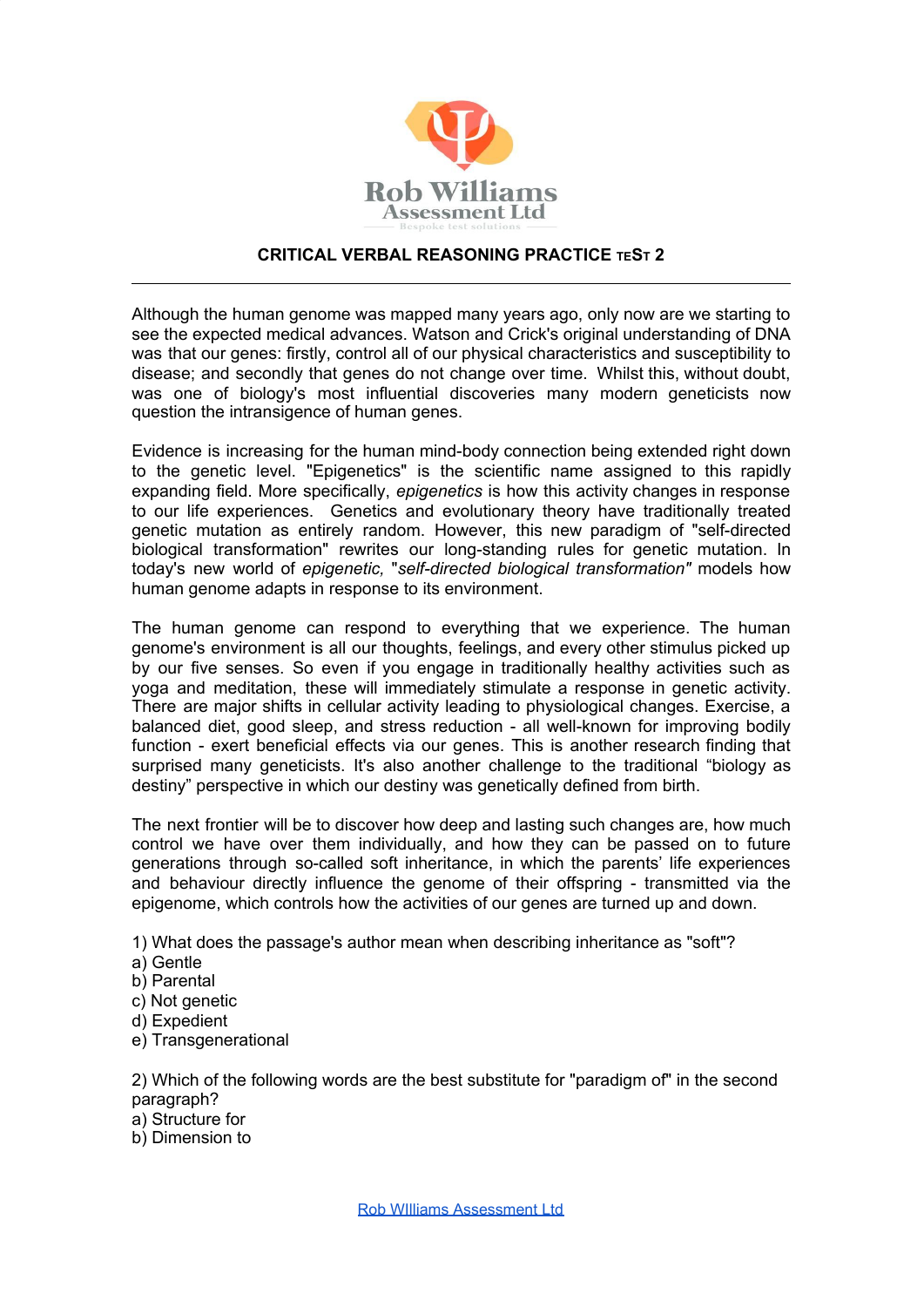

c) Model of

d) Test for

e) Human anatomy theory of

3) Which of the following is the most suitable replacement for the first paragraph's *intransigence*?

a) Insignificance

b) Unfit

c) Unknown quality

d) Irreparability

e) Uncompromising

4) Which of the following is *not* described as beneficial?

a) Jogging

b) Meditation

c) Diet

d) Yoga

e) Exercise

5) Which of the following is the best summary of the third paragraph?

a) The term *biology as destiny* is an effective summary*.*

b) Research that environmental changes go unnoticed by our body's genes.

c) Modern genetics research has challenged traditional genetics.

d) Human responses at the cellular level are mapped by the human genome.

e) Epigenetics studies the mind-body interface at the genetic level.

6) Which of the following is not discussed in the passage?

a) Environmental effects on the human genome.

b) What is and isn't genetically defined from birth.

c) The epigenome's activity.

d) Modern theories of genetics.

e) Watson and Crick's early genetics research.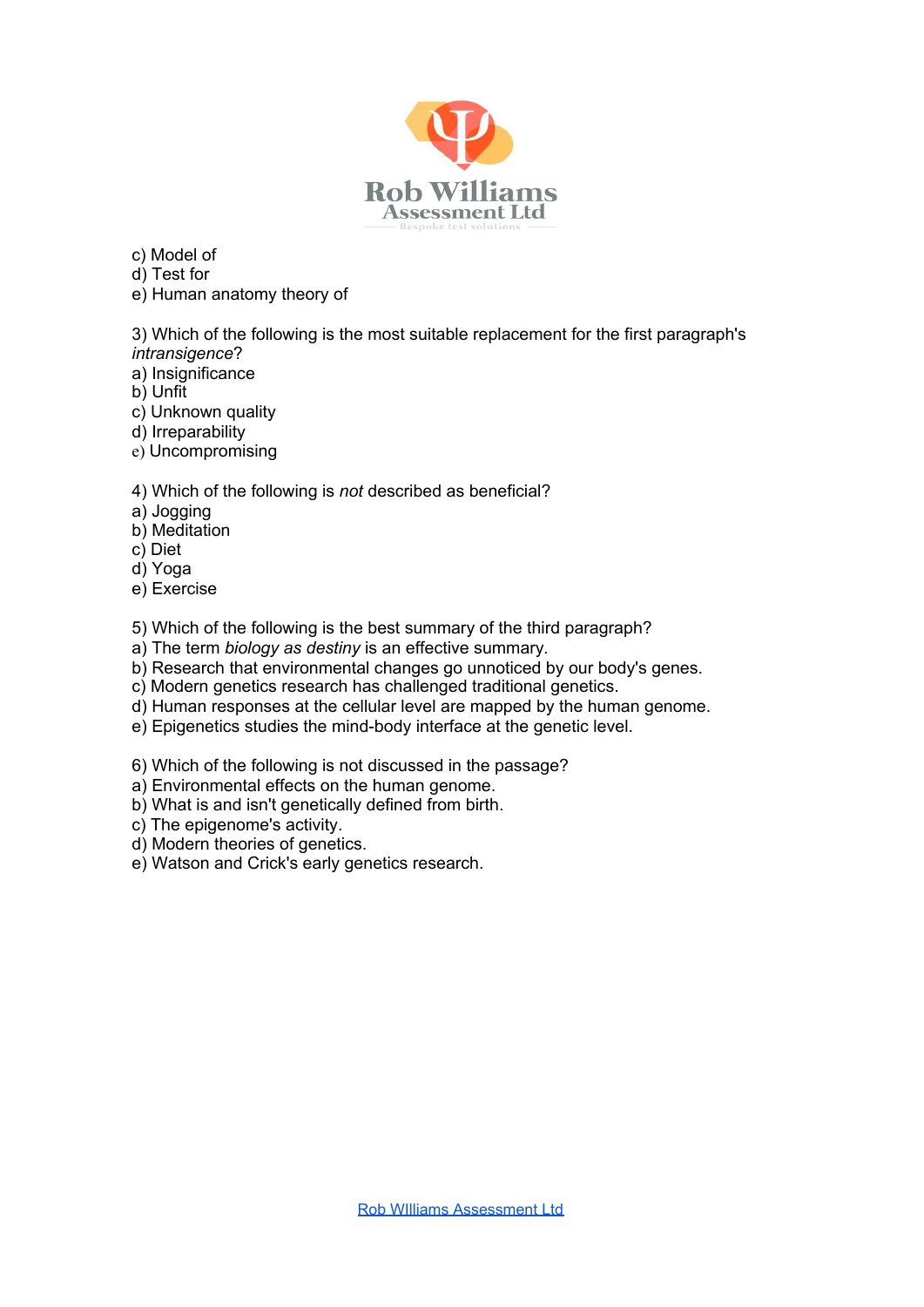

### **REVIEW YOUR TEST 2 ANSWERS**

QUESTION (1) *What does the passage's author mean when describing inheritance as "soft"?* The context of the passage reveals that "soft" is being used to highlight that this is "not hard" inheritance. In other words *Not genetic*

QUESTION *(2) Which of the following words are the best substitute for "paradigm of" in the second paragraph?* The best substitute is answer option *(c) Model of*

QUESTION *(3) Which of the following word or words would be the most suitable replacement for intransigence?* This is an example of an Interpretation type of verbal critical reasoning question. The most suitable replacement is answer option *(e) Uncompromising*

*QUESTION (4) Which of the following is not described as beneficial?*

On reading the question, the relevant sentence that comes to mind is:

a more cautious approach is warranted though since there is a second relevent sentence; ...*engage in traditionally healthy activities such as yoga and meditation, these will immediately stimulate.* Once you have retraced this information in the passage; it's obvious that the only option that's not listed **is (a) Jogging.**

QUESTION (5) *Which of the following is the best summary of the third paragraph?*

The best overview of the key points in the third paragraph is given by **c) Modern genetics research has challenged traditional genetics.**

QUESTION (6) *Which of the following is not discussed in the passage?* Going through each answer option: the following are each mentioned in the passage: a) Environmental effects on the human genome; c) The epigenome's activity; d) Modern theories of genetics; and e) Watson and Crick's early genetics research. Thus the other answer option is logically the only possible correct answer; **b) What is and isn't genetically defined from birth.** Genetic and non-genetic factors are not detailed in the passage.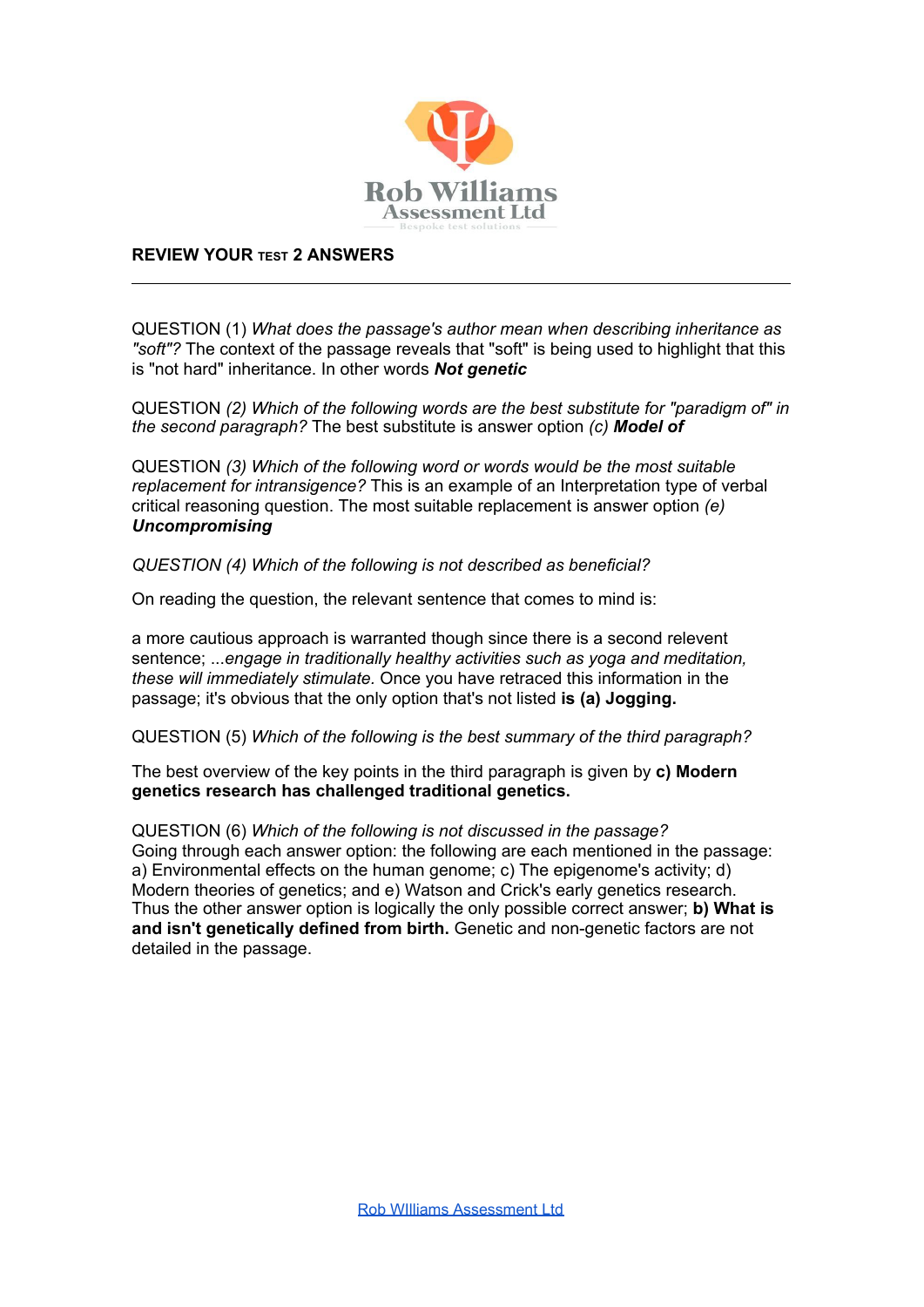

### **CRITICAL REASONING PRACTICE TES<sup>T</sup> 3**

The human activity in which we spend the highest proportion of our time is sleeping. Like humans. every other animal species relies upon regular sleep; to the extent that sleep deprivation can result in death. This makes it all the more surprising that there is no unifying theory to explain why we need to sleep, or why we dream. There is actually much controversy amongst sleep researchers: on the one side are those favouring a memory-based unifying theory to explain sleep. Whereas, on the other side of the debate are those sleep researchers who believe that toxins are cleared from the brain during sleep. In fact, neuroscientific research now focuses on these two related questions: (i) What is the human brain doing whilst we sleep; and

(ii) Why did human sleep evolve? This second question is particularly puzzling, given that whenever an animal sleeps it is then at the mercy of other any animal predators out hunting. It would be an enormous advantage for any animal to not have to sleep. Regardless of the hazards whilst asleep, every single type of animal species does sleep. So sleep must therefore bestow something vital.

Over the last 3.5 billion years on Earth's, animal species have evolved their individual biological clocks in response to the alternating cycles of natural light from the sun. It makes some evolutionary sense for human brains to use the regular downtime period of sleep to refresh themselves by clearing out toxins and restoring energy levels. During the day the brain streams in data from all our senses and this huge amount of data needs to be processed at night. So sleep *probably* serves all these functions.

Question (i) addresses the physiology of the brain during sleep. There are four stages of non-REM sleep in a typical sleeping cycle, with these regular cycles repeated up to five times a night. Dreaming only occurs during the fifth stage, which is characterized by "rapid eye movements", or REM sleep.

Most adults and children, if woken during REM sleep, will report that they were dreaming. It's during this dreaming REM phase that your body is paralysed - except for the eye muscles. During REM sleep is the only time that the stress-related chemical , noradrenalin, is switched off in the brain. This allows the brain to remain calm as particularly emotional events from the day before are reprocessed. Each night, our few hours of deep sleep our brain moves our memories from short-term to long-term storage, thus freeing-up short-term memory space for tomorrow. Our memories do need to be consolidated within 24 hours of being formed, so without sufficient deep sleep, some unconsolidated memories are eventually lost.

Most REM sleep occurs in the last half of the night. Hence, the effect of feeing stressed and groggy if you're woken up in the middle of REM sleep by a sudden noise. Your brain has not yet processed all of your difficult emotions from the previous day.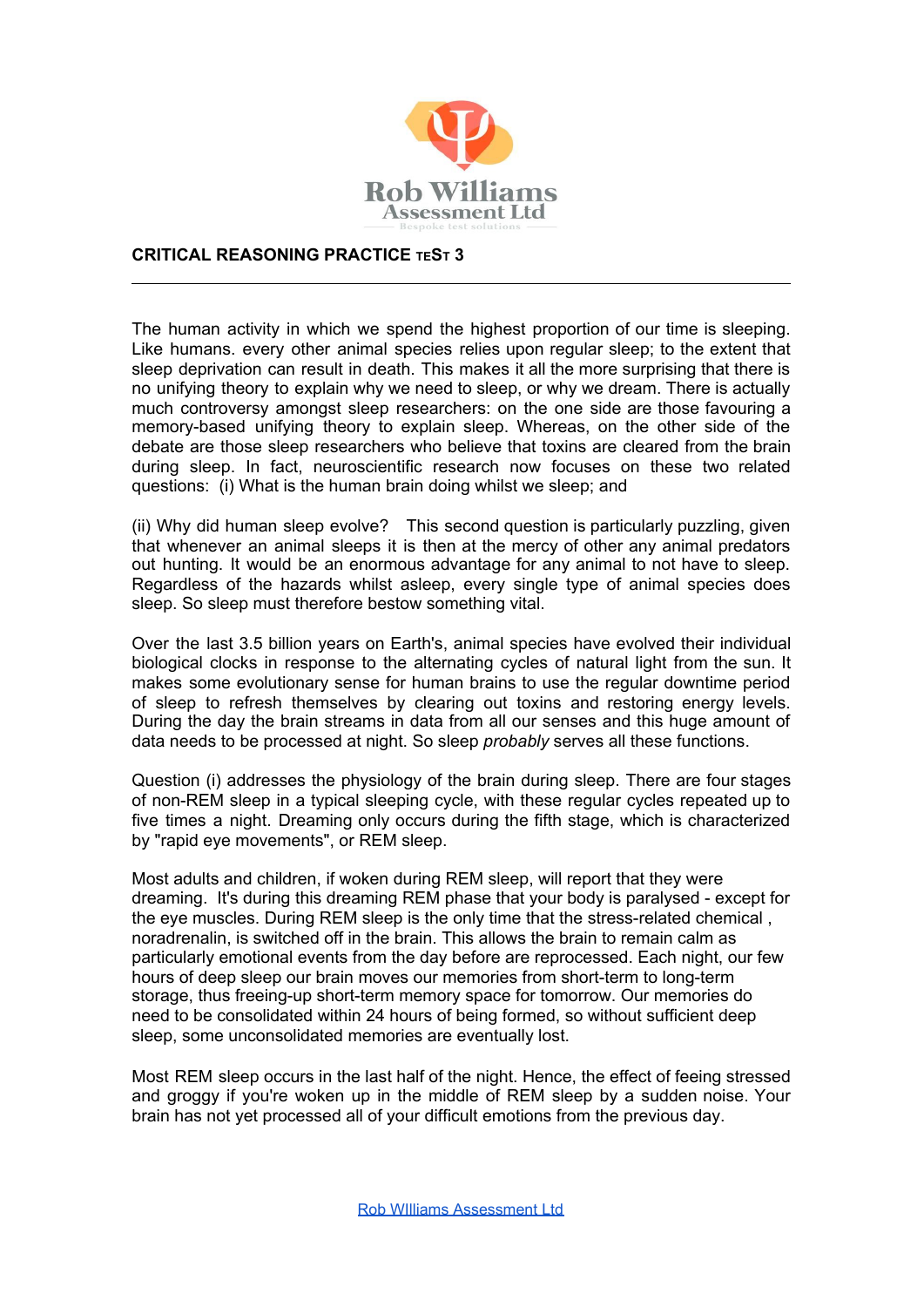

Francis Crick - who with Watson discovered the double helix structure of DNA - posited that non-REM sleep was to replenish the body, whilst REM sleep was to replenish the brain. A more recent theory to explain dreaming posits that a "sleeping" brain is actually piecing together an information jigsaw of that day's events to get clarity of the picture as a whole. This theory conveniently explains the bizarre associations that occur in dreams as due to anomalous pieces of information that do not readily "fit".

If you cut back on sleep then this causes those genes firstly associated with your immune and stress responses to became more active. Secondly, increased activity in your genes which are associated with diabetes and cancer. Whereas additional sleep decreases activity in all these genes.

1) All of the following aspects of sleep are discussed by the author in their second paragraph except for which one?

- a) Human sleep
- b) Sleeping hazard
- c) REM sleep
- d) Sleep evolution
- e) Predators sleeping

2) Each of the following statements can be inferred from the passage expect for which one?

- a) There are unanswered questions about the reasons for sleep.
- b) We spend more time working than sleeping.
- c) DNA has a double-helix structure.
- d) REM sleep is one of the most important sleep stages.
- e) Both body and mind may be replenished during different sleep stages.

3) Which of the following is *not* characteristic of REM sleep?

- a) Memory transfer
- b) Events reprocessing
- c) Complete paralysis
- d) Lack of noradrenalin
- e) Dreams

4) Which of the following possible explanations for sleep's evolution are not present in the passage?

- a) It replenishes energy levels.
- b) It replenishes the body and the brain.
- c) It allows sense to be made of the day's events.
- d) It clears the brain of toxins.
- e) It keeps animals safe from predators.

5) Which of these is the best summary of the effects of cutting back on sleep?

a) There is decreased activity in those genes associated with the immune system.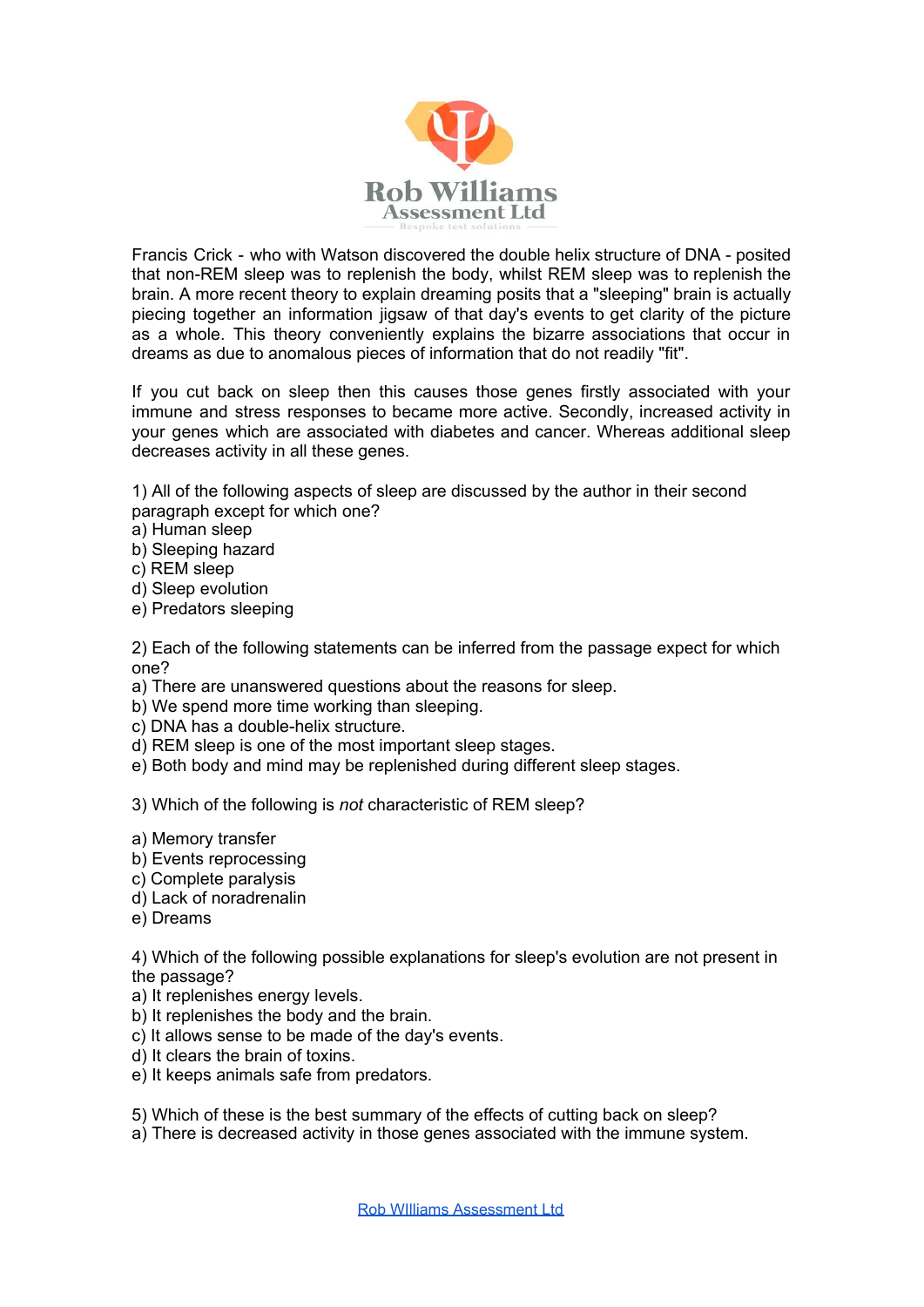

b) There is increased activity in those genes associated with cancer.

c) There is increased activity in the immune system's genes and cancer-related genes.

d) Stress response genes become less active.

e) Stress response genes become more active.

6) The passage includes which one or more of the following facts about sleep?

- a) Not sleeping for a few days can slowly cause someone to die from exhaustion.
- b) Neuroscience has failed to answer the most basic questions about sleep.
- c) Non-REM and REM sleep tend to alternate.
- d) The Earth has been inhabited by animals for 3.5 billion years.
- e) A typical human spends most of the 24-hour day-night cycle engaged in dreams.

7) Which word is the most suitable replacement for "anomalous" within the context of the last sentence?

- a) Erroneous
- b) Atypical
- c) Missing
- d) Anonymous
- e) Allegorical

### **REVIEW YOUR TEST 3 ANSWERS**

QUESTION (1) *All of the following aspects of sleep are discussed by the author in their second paragraph except for which one?* There must be four answer options which are included in the second paragraph; leaving one answer option that is not mentioned. These four are highlighted in bold below:

Why did (**human sleep) (evolve**)? This second question is particularly puzzling, given that whenever an animal sleeps it is then at the mercy of any (**animal predators out hunting)**. It would be an enormous advantage for any animal to not have to sleep. Regardless of the (**hazards whilst asleep**), every single type of animal species does sleep. So sleep must therefore bestow something vital.

The unmentioned and therefore correct answer is answer options (*c) REM sleep.*

QUESTION (2) *Each of the following statements can be inferred from the passage expect for which one?* This is an example of an Inference type of critical thinking question. Taking each of the answer options one at a time:

*a) There are unanswered questions about sleep.*

There are several places in the passage from which it can be inferred that there is an unanswered question about sleep, including: *neuroscientific research now focuses on these two related questions... This second question is particularly puzzling...So sleep probably serves all these functions.*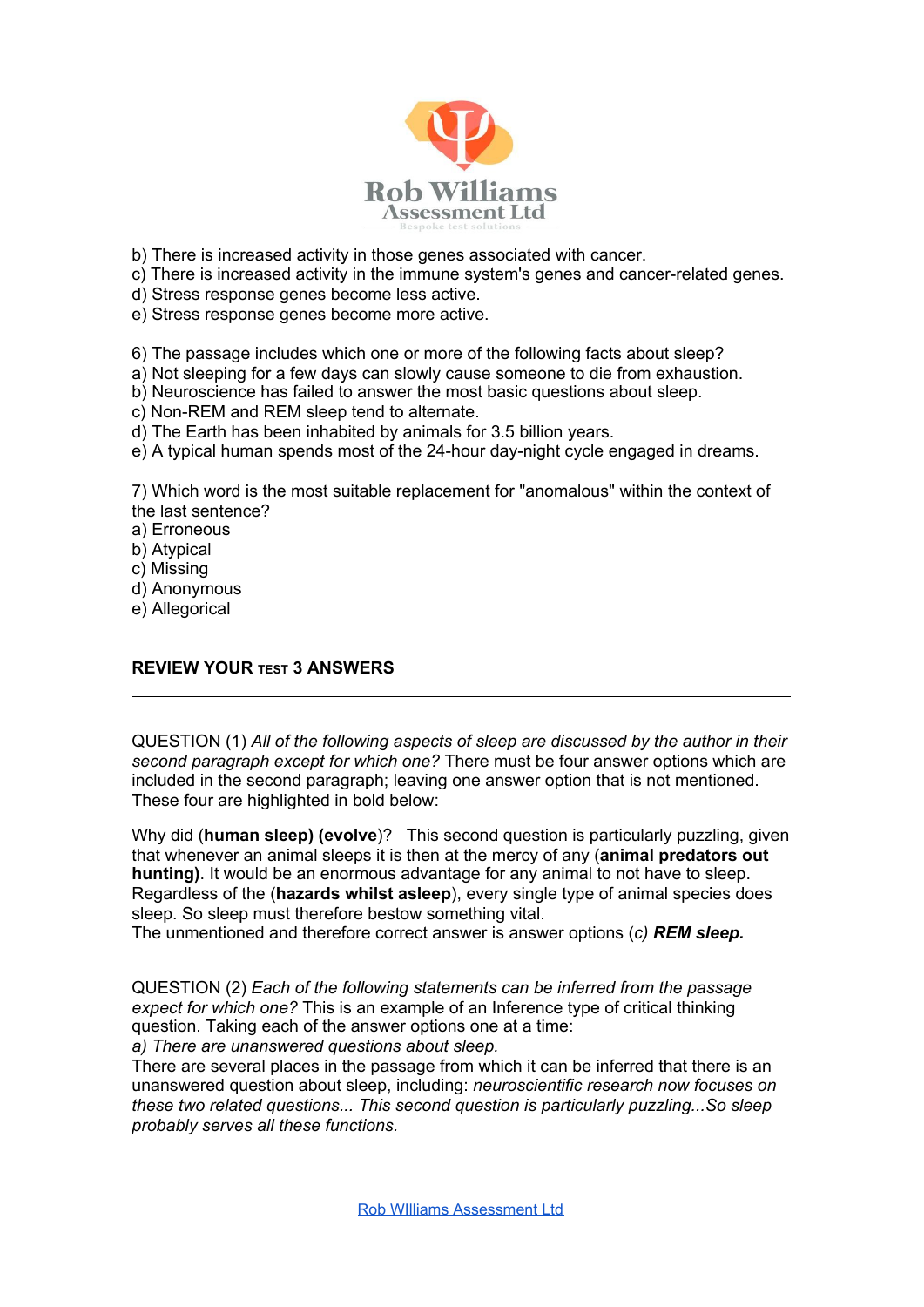

## *b) We spend more time working than sleeping.*

There is one indication given in the passage of how much time humans spend asleep; ... *comparison of human activity in which we spend the highest proportion of our time is sleeping*. However there is no comparison with the proportion of time spent working. Hence answer option (b) cannot be inferred from the passage and is therefore the correct answer.

*c) DNA has a double-helix structure.*

This is true according to the passage; *Francis Crick - who with Watson discovered the double helix structure.*

*d) REM sleep is one of the most important sleep stages.*

the passage mentions several facts highlighting the importance of REM sleep, including that this is when dreaming occurs. Hence this statement can be inferred from the passage.

*e) Both body and mind may be replenished during different sleep stages.* this statement is referring to Crick theory (from the last paragraph); *non-REM sleep was to replenish the body, whilst REM sleep was to replenish the brain.* It can therefore be inferred from the passage.

## QUESTION (3)

Four of the answer options are described in the passage. By a process of elimination, the only one that isn't is **(c) Complete paralysis.** In fact, *during this dreaming REM phase that your body is paralysed - except for the eye muscles.*

QUESTION 4)*Which of the following possible explanations for sleep's evolution are not present in the passage?* Taking each of the answer options one at a time to exclude each of those that are found in the passage:

- *● a) It replenishes energy levels.* This *explanation* is given in the passage; *... use the regular downtime period of sleep to restore energy levels.*
- *● b) It replenishes the body and the brain.* This is given as a possible explanation in the passage; *refresh themselves by clearing out toxins.*
- *● c) It allows sense to be made of the day's events.* This explanation is given in two places within the passage; *this huge amount of data needs to be processed at night...* and later *piecing together an information jigsaw of that day's events to get clarity of the picture as a whole.*
- *● d) It clears the brain of toxins.* This is given as a possible explanation in the passage; ...*refresh themselves by clearing out toxins.*
- *● e) It keeps animals safe from predators.*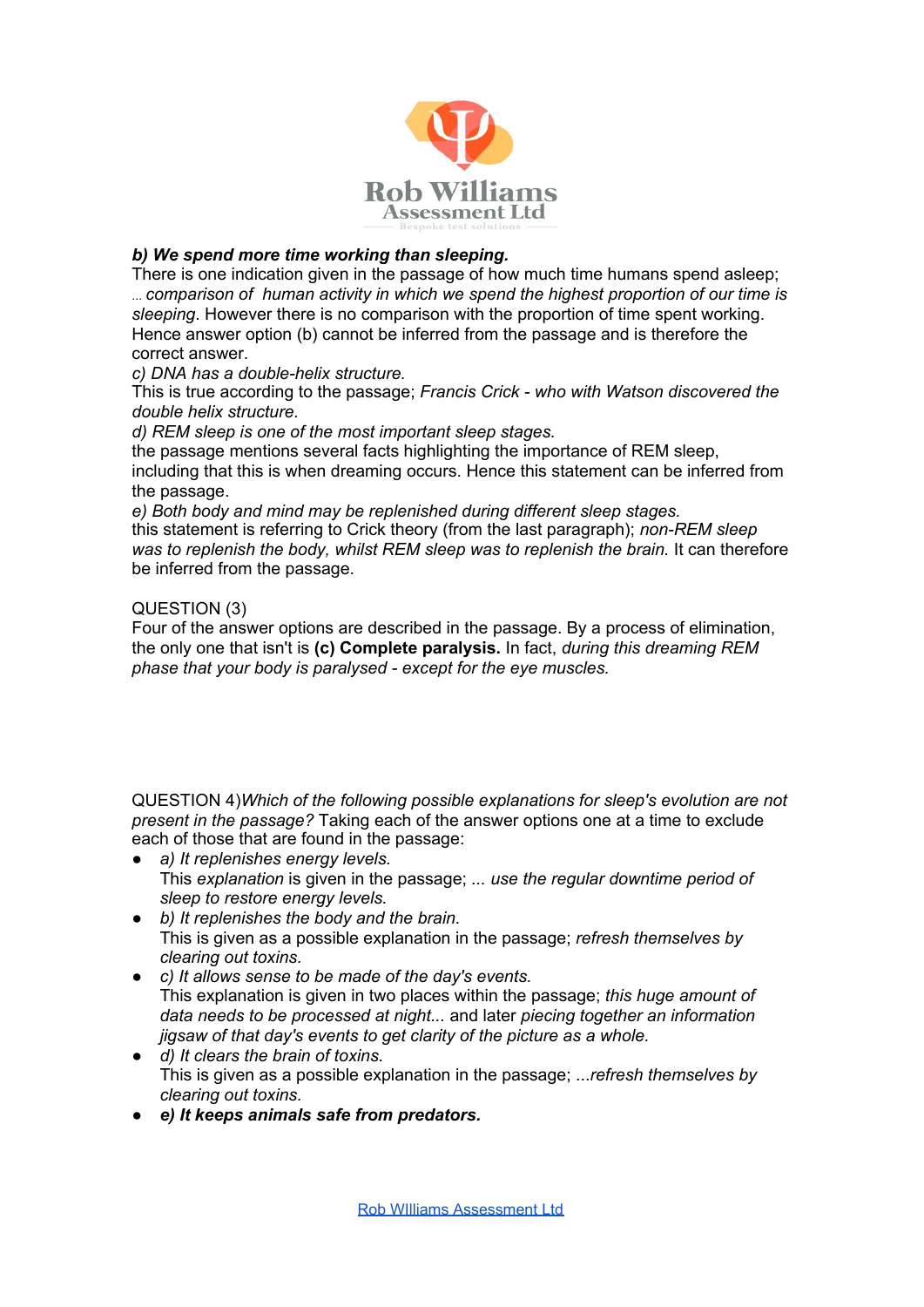

This is not mentioned specifically in the passage. In fact the opposite can be inferred from the passage. Hence (e) is the correct answer.

QUESTION (5*) Which of these is the best summary of the effects of cutting back on sleep?*

(**c) There is increased activity in the immune system's genes and cancer-related genes.**

QUESTION (6) *The passage includes which one or more of the following facts about REM sleep?* is a Comprehension type of verbal critical reasoning question. So, taking each of the answer options one at a time:

- *● (a) Not sleeping for a few days can slowly cause someone to die from exhaustion. The following describes this fact; ...sleep deprivation can result in death.*
- *● (b) Neuroscience has failed to answer the most basic questions about sleep. The following describes this fact; ...neuroscientific research now focuses on these two related questions.*
- *● (c) Non-REM and REM sleep tend to alternate. This fact is found in the following part of the passage; four stages of non-REM sleep in a typical sleeping cycle, with these regular cycles repeated up to five times a night.*
- *● (d) The Earth has been inhabited by animals for 3.5 billion years. The following describes this fact; Over the last 3.5 billion years on Earth's, animal species have evolved...*
- *● (e) A typical human spends most of the 24-hour day-night cycle engaged in dreams. This fact is found in the first sentence of the passage; The human activity in which we spend the highest proportion of our time is sleeping.*

QUESTION (7) *Which of the following is the most suitable replacement for the word "anomalous" within the context of the last sentence?* This is an example of an Interpretation type of verbal critical reasoning question. The only option that comes close to the meaning of the word *"anomalous" is Atypical.*

# **CRITICAL REASONING PRACTICE TES<sup>T</sup> 4**

Recently it has been claimed that the anti climate-change movement has turned into a large-scale political effort that operates across the UK and the US. Politicians and political commentators have debated whether global [warming](http://en.wikipedia.org/wiki/Global_warming) is actually occurring despite the scientific evidence proving this. Some have even denied that there is a link to carbon [dioxide](http://en.wikipedia.org/wiki/Carbon_dioxide) levels in the atmosphere. Any attempt to downplay or negate the scientific consensus on global warming and the link to human activity is an example of climate change denial. The *anti-climate change movement* is those individuals or groups who refuse to accept, or legislate to prevent, the damage done to our planet.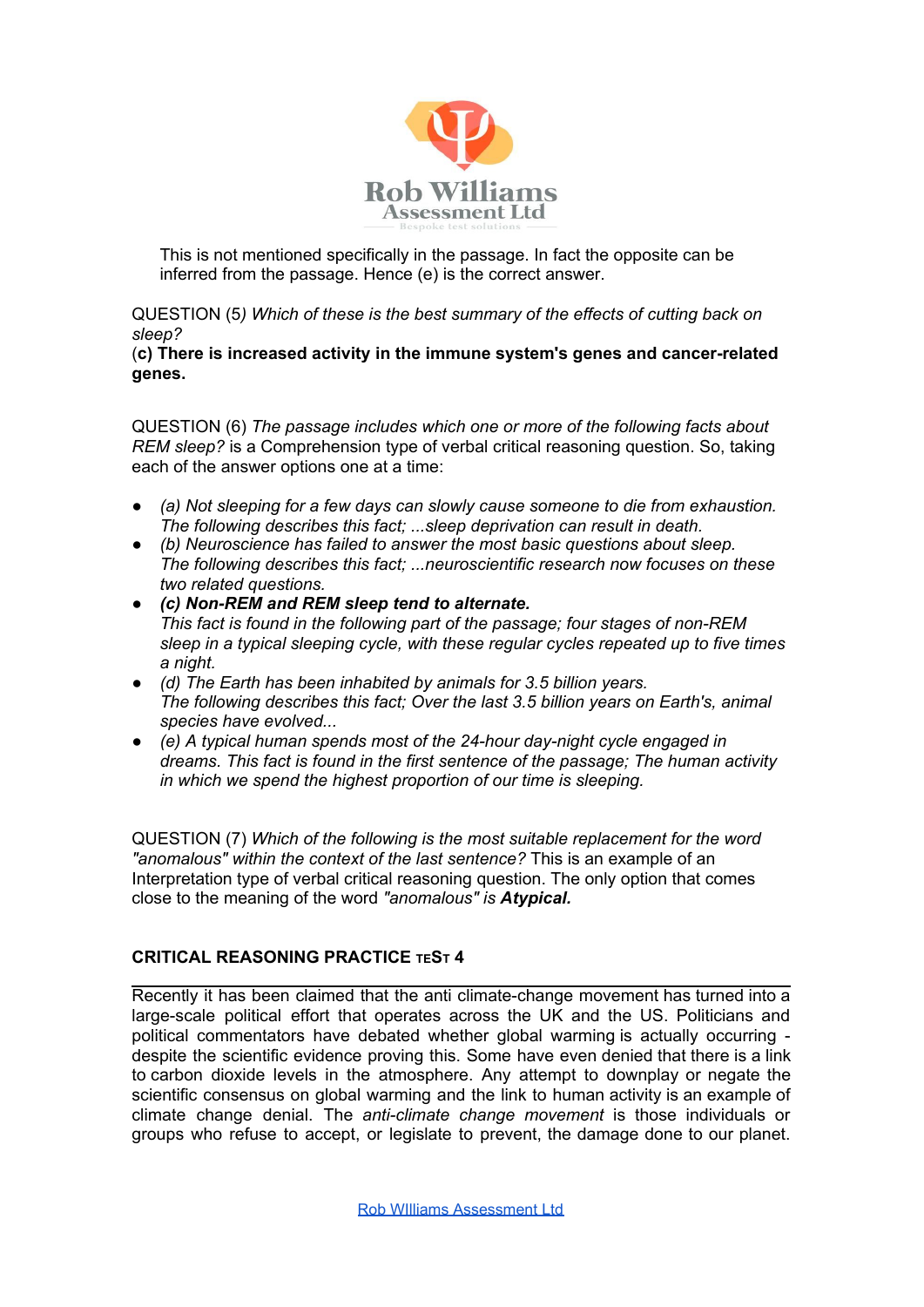

The denial of such scientific facts is [pseudoscientific;](http://en.wikipedia.org/wiki/Pseudoscience) taking the rhetorical form of legitimate scientific debate, but ignoring the actual principles of that debate.

Throughout history individual wealth has been used to purchase political power. One recent investigation of secret funding operations found that is was mainly billionaires, who supported the anti-climate change agenda. Donations being made through a convoluted system of trusts to guarantee anonymity. In fact, there are now thought to be almost 100 advocacy groups, think tanks and industry associations whose mission is to block the agreement of any governmental action on climate change. Geoffrey Siddons, Climate Change Advisor from one such body, commented on behalf of the Greentree Trust that, *Greentree considers carbon dioxide to be a greenhouse gas. We also believe that man-made emissions will cause a little warming. However, we are still opposed to mandatory reductions in greenhouse gas emissions*.

The Best Choice Fund is considered by many to be the leading destination for many of these underground donations that are then used to fund groups opposed to climate action. Although the Fund's senior Director, Geoffrey Siddons denied that it took a position on any issue advocated by its grantees. Janette Cooper, Head of PR for the Allied Group (an influential think tank based in North London) was slightly more forthcoming in her response, explaining somewhat surprisingly that it can be *"extremely challenging*" to separate funds designated strictly for climate-change work from overall budgets. Janette went on to stress that "...e*ach Allied Group researcher works independently and will be available for comment on their individual findings. Although many of our past researchers have moved on to new projects in other organisations".*

1) What is it about Janette Cross's response that makes the passage's author

"somewhat surprised"?

a) It's unexpectedness.

- b) It's acute perception.
- c) It's financial inaccuracy.
- d) It's dubious nature.
- e) The inappropriate context.

2) Which one of the following opinions form part of the anti-climate change agenda (described in the passage)?

a) Mandatory reductions in greenhouse gas emissions could work.

- b) There is a clear link between global warming and climate change.
- c) Government agreements on climate change reform need to be encouraged.
- d) Donor names should be kept anonymous.

e) Climate change is a misnomer.

3) What does the author mean by the term *pseudoscience*?

a) Incorrect

b) Artistic

c) Unreal

d) Nonsensical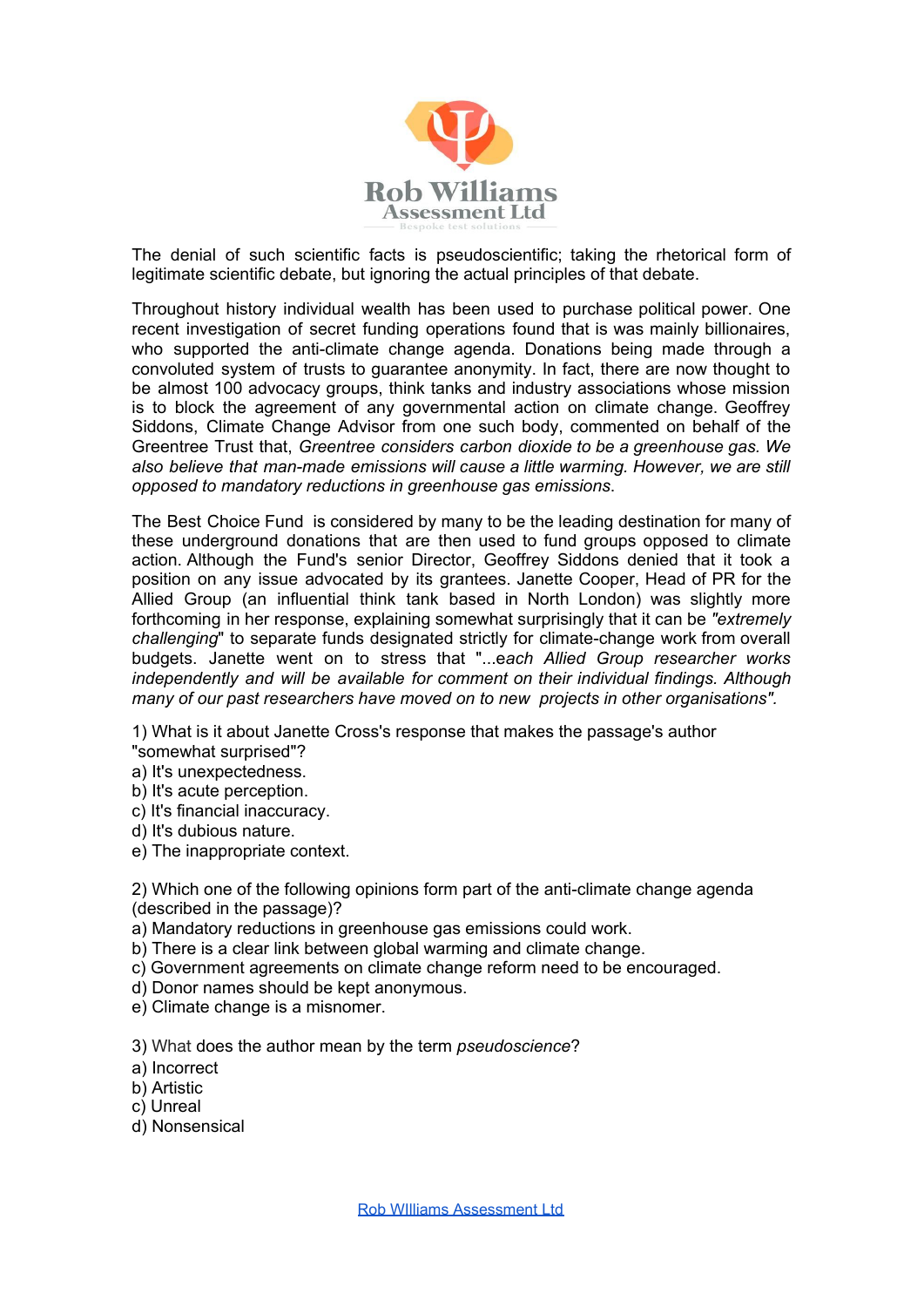

## e) Misleading

4) Which of the following statements is false?

(a) Some political debate have sent mixed messages of the effects of climate change.

(b)There is scientific agreement that global warming exists.

(c) The anti-climate change movement accepts anonymous donations.

(d) The Best Choice Fund is a corrupt organisation.

(e)There has been insufficient global efforts to turnaround the effects of climate change.

5) Which of the following is the most accurate summary of the first paragraph?

a) English and American democracies have been distorted by climate change.

b) The climate-change counter movement is one of the most dominant political forces.

c) The anti climate change agenda has been hijacked by UK and US politicians.

d) Well-paid writers and publicity agents are behind many anti climate change headlines.

e) Unsurprisingly there is some political coercion behind the anti-climate change movement.

6) The passage includes which one or more of the following facts?

a) North London's Allied Group sponsors researchers.

b) Geoffrey Siddons works for the Allied Group.

c) Authors of anti-climate change books often do not write about their own beliefs.

d) Anti-climate change advocates do not consider carbon dioxide a greenhouse gas.

e) The numbers of anti-climate change organisations now numbers in the three figures.

7) Some members of which group are identified in the passage as opponents of climate change policy?

a) Activists

- b) Billionaires
- c) Conservative corporations

d) Unaccountable organisations deciding what our politics should be.

e) Top-tier conservative think tanks

# **REVIEW YOUR test 4 ANSWERS**

QUESTION 1) *What is it about Janette Cross's response that makes the passage's author "somewhat surprised"?* Within the context of the passage, and the tone of the author's message it's most likely that the author does not believe Janette Cross. therefore the correct answer is; *d) It's dubious nature.*

QUESTION 2) *Which of the following opinions forms part of the anti-climate change agenda (described in the passage)?*

Taking each of the answer options one at a time: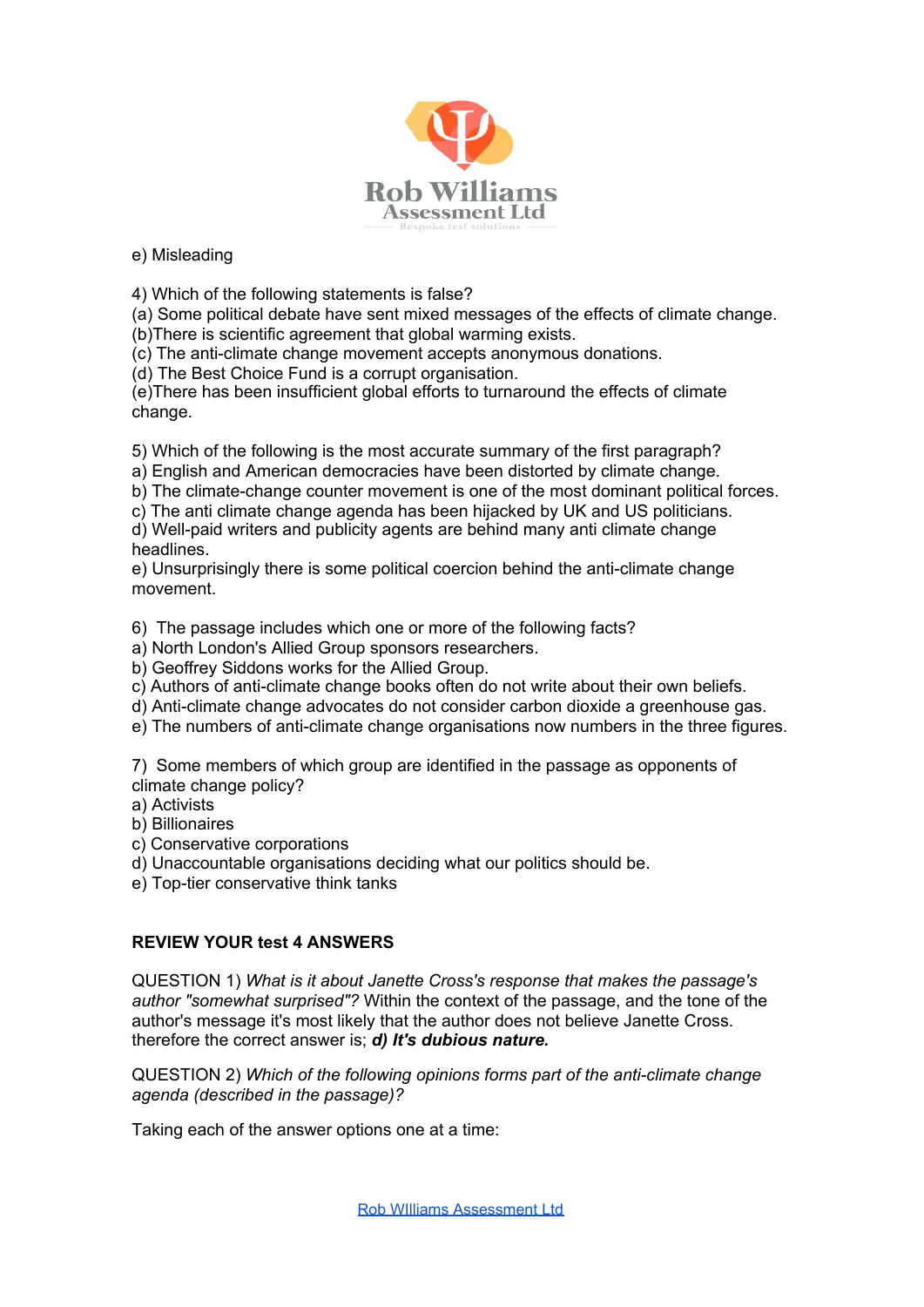

- *● (a) Mandatory reductions in greenhouse gas emissions could work.* The passage provides the anti-climate change opinion on this issue - via the Greentree Trust representative - that *we are still opposed to mandatory reductions in greenhouse gas emissions.*
- *● (b) There is a clear link between global warming and climate change.* According to the passage, certain book authors are commissioned to write about the *lack of scientific evidence linking global warming and climate change.* (b) is the first of two opinions forming part of the anti-climate change agenda.
- *● (c) Government agreements on climate change reform need to be encouraged.* The passage mentions, *almost 100 advocacy groups, think tanks and industry associations whose mission is to block the agreement of any governmental action on climate change.* (c) is the second of two opinions forming part of the anti-climate change agenda.
- *● (d) Donor names should be kept anonymous.* This is not mentioned specifically in the passage.

### *● (e) Climate change is a misnomer.* A "misonomer" is a word that misrepresents something. So, the meaning of this opinion is that the term "climate change" is wrong in implying that the climate is changing. This is one of the fundamental opinions of the anti-climate change agenda. Specifically the passage states the *climate-change counter movement who do not believe world climates are changing.* (e) is the third of two opinions forming part of the anti-climate change agenda.

QUESTION 3) What does the author mean by the term *characterized as pseudoscience*?

This term is applied to misleading "facts" that are justified on the basis of scientific methods when in fact the research has not followed scientific principles. Of the options shown this unscientific practice could best be described as **(e) misleading**.

QUESTION 4) Which of the following statements is false?

(a) The US media has sent mixed messages of the effects of climate change. **(e)There has been insufficient global efforts to turnaround the effects of climate change.**

QUESTION 5) *Which of the following is the most accurate summary of the first paragraph?* This Interpretation type of verbal critical reasoning question requires you to précis the first paragraph into a more concise summary . Let's start by reducing the first paragraph to just two sentences that cover the main 3-4 points:

● Linking anti-climate change funding with the purchase of political power that is a distortion of democracy.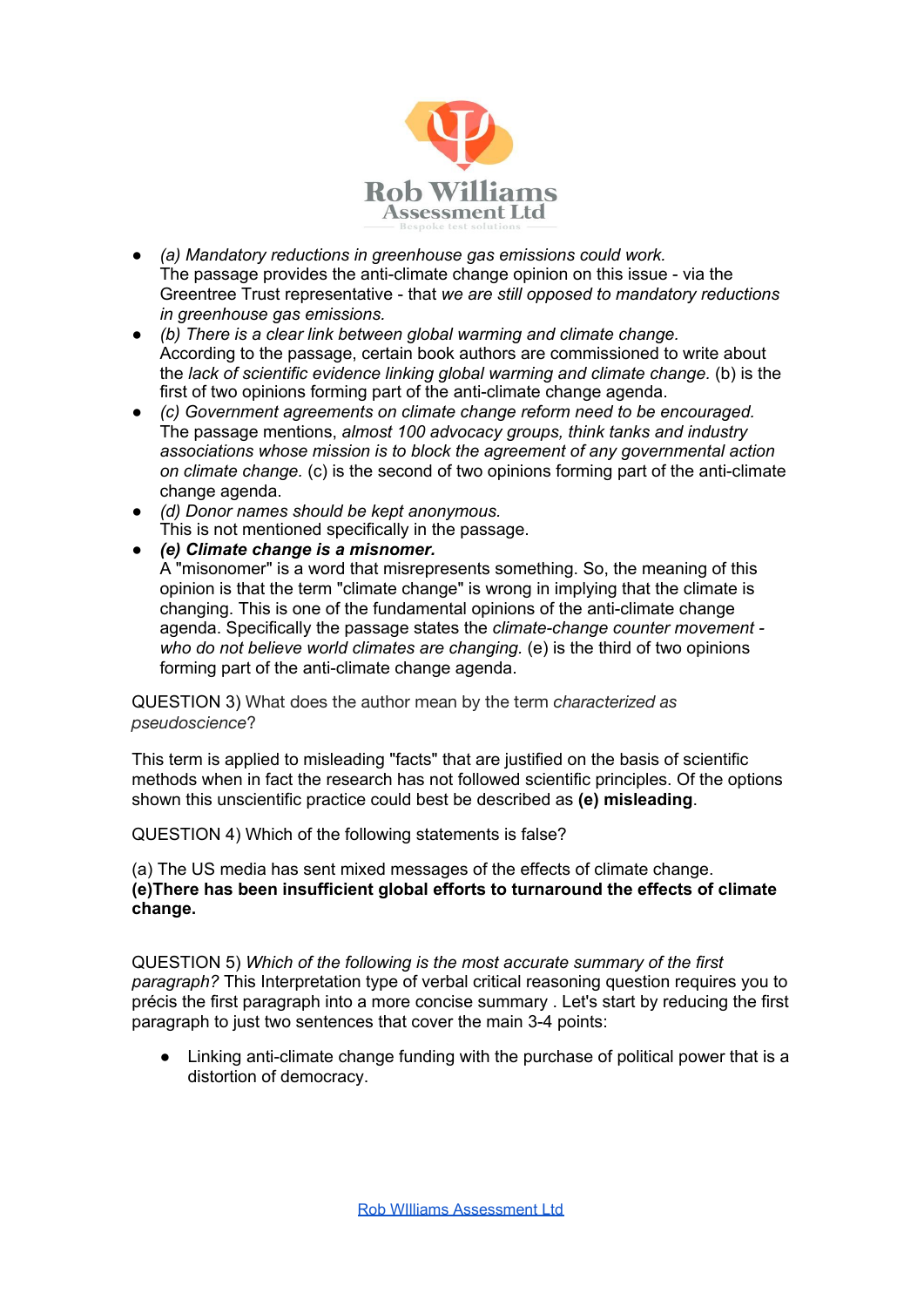

● TV coverage and the commissioning of authors being leveraged to promote the anti-climate change agenda, such as the *lack of scientific evidence linking global warming and climate change.*

Now, taking each of the answer options one at a time, consider which one is the *most accurate summary* of the main 1-2 points from these 3-4 points:

- *● (a) English and American democracies have been distorted by climate change.* American democracies not mentioned specifically in the first paragraph.
- (b) The climate-chan*ge counter movement is one of the most dominant political forces.*

Within the first paragraph it does state that the *anti climate-change movement...* (has become) *a large-scale political effort.* However it does not state that globally it has become one of the most dominant political forces.

- *● (c) The anti climate change agenda has been hijacked by UK and US politicians.* US politicians are not mentioned specifically in the first paragraph.
- *●* (d) Well-*paid* w*riters and publicity agents are behind many anti climate change headlines.*

Publicity agents are not mentioned specifically in the first paragraph.

*● (e) Unsurprisingly there is some political coercion behind the anti-climate change movement.*

Answer option (e) is in fact a "watered-down" version of answer option (c). The question is does that then make it the most accurate summary. There are three key phrases that are most relevant from the first paragraph: firstly that *throughout history individual wealth has been used to purchase political power; secondly* that the *anti climate-change movement...* (has become) *a large-scale political effort;* and thirdly that the *national democracy is thus distorted*. Whilst the application of the subjective word *unsurprisingly* does make this statement an opinion rather than fact, the three points highlighted previously are summarized quite effectively by answer option (e)'s statement.

QUESTION 6) *The passage includes which one or more of the following facts?* Taking each of the answer options one at a time: The first answer option [**(***a) North London's Allied Group sponsors researcher*s] is indeed true since the passage states that the Allied Group (is) *an influential think tank based in North London.*

As a check of your answer - and assuming that you have spare time in a test - it's worth casting your eye over the other four answer options to check that there isn't another contender for the only true statement. In this case the other four answers options (b) to (e) are each clearly false.

QUESTION 7) *Some members of which group are identified in the passage as opponents of climate change policy?* is a Comprehension type of verbal critical reasoning question. A vaid approach is to eliminate possible answers that are not mentioned within the passage. Thus, four of the "groups" listed as answer options are